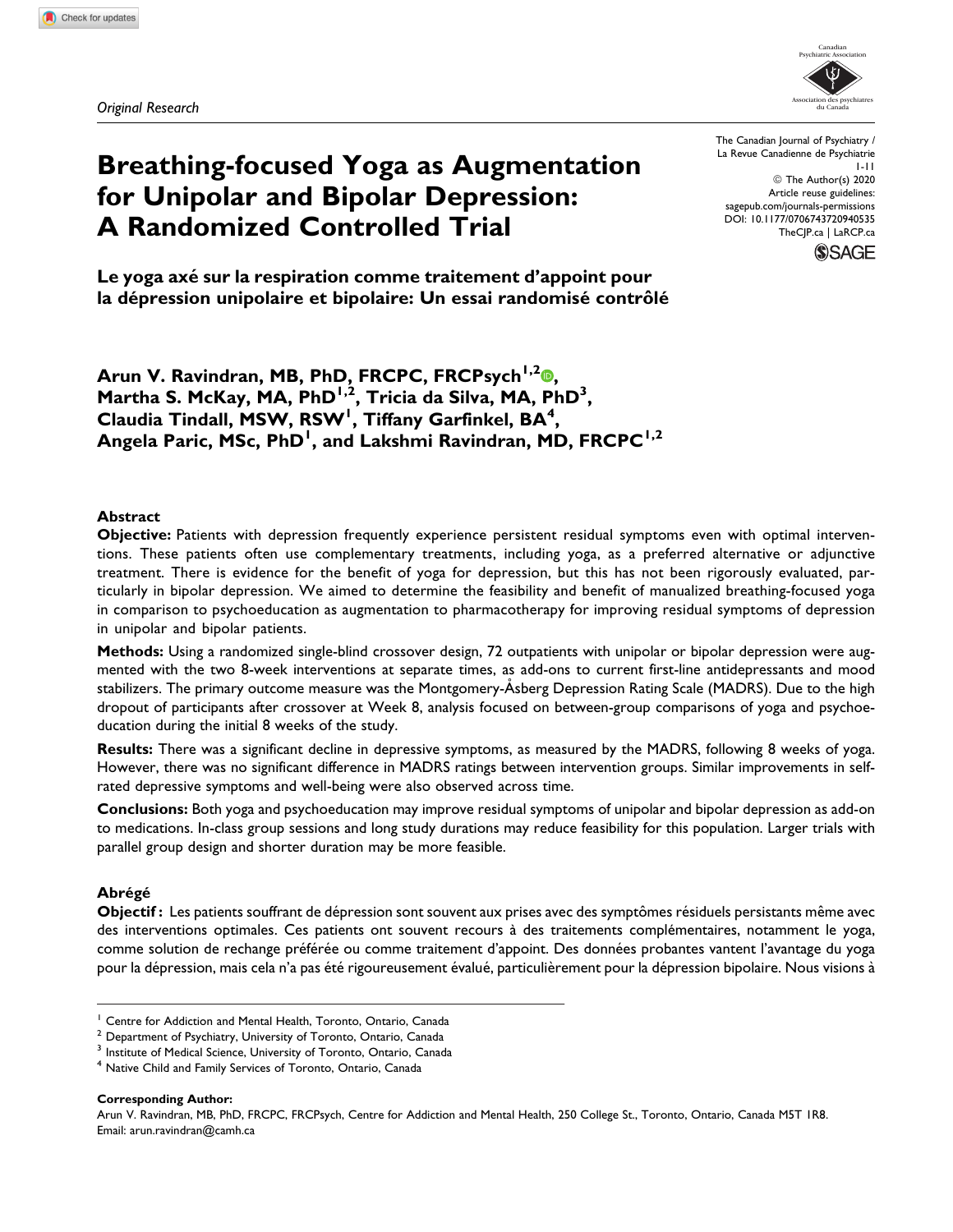déterminer la faisabilité et l'avantage du yoga axé sur la respiration (YAR) d'après un manuel comparativement à la psychoéducation comme augmentation à la pharmacothérapie pour améliorer les symptômes résiduels de la dépression chez les patients unipolaires et bipolaires.

Méthodes : À l'aide d'une méthode randomisée croisée à simple insu, 72 patients ambulatoires souffrant de dépression unipolaire ou bipolaire ont été augmentés par 2 interventions de 8 semaines à des moments distincts, comme ajouts aux antidépresseurs et psychorégulateurs actuels de première intention. La principale mesure des résultats était l'échelle de dépression de Montgomery-Asberg (MADRS). En raison du taux élevé d'abandons des participants après le croisement à 8 semaines, l'analyse s'est concentrée sur les comparaisons entre les groupes de yoga et de psychoéducation durant les 8 semaines initiales de l'étude.

Résultats : Il y avait une baisse significative des symptômes dépressifs, comme ils ont été mesurés par la MADRS, après 8 semaines de yoga. Il n'y avait toutefois aucune différence significative des scores à la MADRS entre les groupes d'intervention. Des améliorations semblables des symptômes dépressifs auto-évalués et du bien-être ont aussi été observées avec le temps.

Conclusions : Le yoga et la psychoéducation peuvent améliorer les symptômes résiduels de la dépression unipolaire et bipolaire comme ajout aux médications. Les séances de groupe en classe et la longue durée de l'étude peuvent réduire la faisabilité pour cette population. Des essais plus vastes avec une méthode à groupes parallèles et une durée plus courte peuvent être plus faisables.

#### Keywords

breathing-focused yoga, yoga, psychoeducation, depression, unipolar, bipolar, augmentation

# Introduction

Depression is a common mental disorder, with a lifetime prevalence between  $7\%$  and  $21\%$ .<sup>1</sup> With significant morbidity, it is a leading cause of global disease burden and manifests as unipolar and bipolar forms.<sup>2</sup> The societal cost of these conditions combined is estimated to exceed US\$200 billion per year, mostly due to reduced worker productivity and increased utilization of health care resources.<sup>3</sup>

Treatments for unipolar and bipolar depression include a wide range of pharmacological agents, including antidepressants and mood stabilizers, $4 \text{ as well as psychological treatments}$ (e.g., cognitive behavioral therapy and psychoeducation).5,6 However, the limitations of these first-line treatments are wellrecognized as patients often discontinue medications due to adverse side effects.7 Although effective and often preferred by patients, psychotherapy also has its own challenges, including access (e.g., long wait-lists), costs, and a lack of trained professionals.<sup>8,9</sup> Dropout rates for both psychotherapy and pharmacotherapy are similar although the reasons for discontinuation may vary between patient groups.<sup>10</sup>

Even after appropriate first-line treatments, about one third of patients with depression do not remit and report significant subsyndromal symptoms with functional impairment.<sup>11,12</sup> It is well-documented that such residual symptoms of depression are associated with an increased likelihood of relapse, poorer quality of life, impaired function, and increased mortality rates.<sup>13</sup>

# Complementary and Alternative Treatments for Unipolar and Bipolar Depression

Complementary and alternative medicine (CAM) treatments include physical therapies (e.g., yoga, acupuncture),

nutraceuticals (i.e., nutritional supplements such as vitamins and minerals), and herbal remedies (i.e., plants and plant extracts).<sup>14</sup> Depressed patients are often seeking these options, partly due to poor access to conventional treatments, but in addition, they often perceive CAMs as safer, accessible, more tolerable, and easily acceptable compared to pharmaceuticals.<sup>15</sup> It has been estimated that  $10\%$  to 30% of depressed patients use CAM therapies, often in tandem with conventional treatments and frequently without the knowledge of their physician. This percentage is even higher amongst those with bipolar disorder (up to 50%) and in clinic populations (up to  $86\%$ ).<sup>16</sup>

There is preliminary evidence supporting the effectiveness of CAMs, including yoga, for unipolar depression,<sup>14</sup> which needs more rigorous evaluations and data. However, information on the benefits of CAMs for bipolar depression is even more sparse. $17$ 

# Yoga for Depression

Yoga was born out of the centuries-old sociocultural tradition of India but now accepted as a secular practice worldwide.<sup>18</sup> Modern Western yoga disciplines usually focus on three main components—asanas (postures), pranayamas (breathing exercises), and dhyana (meditation). Forms of yoga differ in their degree of focus on one or more of these components but usually incorporate all three.

Several randomized controlled trials (RCTs) and open studies have found yoga to be beneficial in treating unipolar depression.19-22 On its own or as an adjunct to medication, yoga has been shown to alleviate symptoms of mild to moderate depression.<sup>23</sup> Preliminary evidence suggests that it may even benefit more severe depression and even alleviate suicidal ideation.<sup>24</sup> It is noted to be well tolerated, with only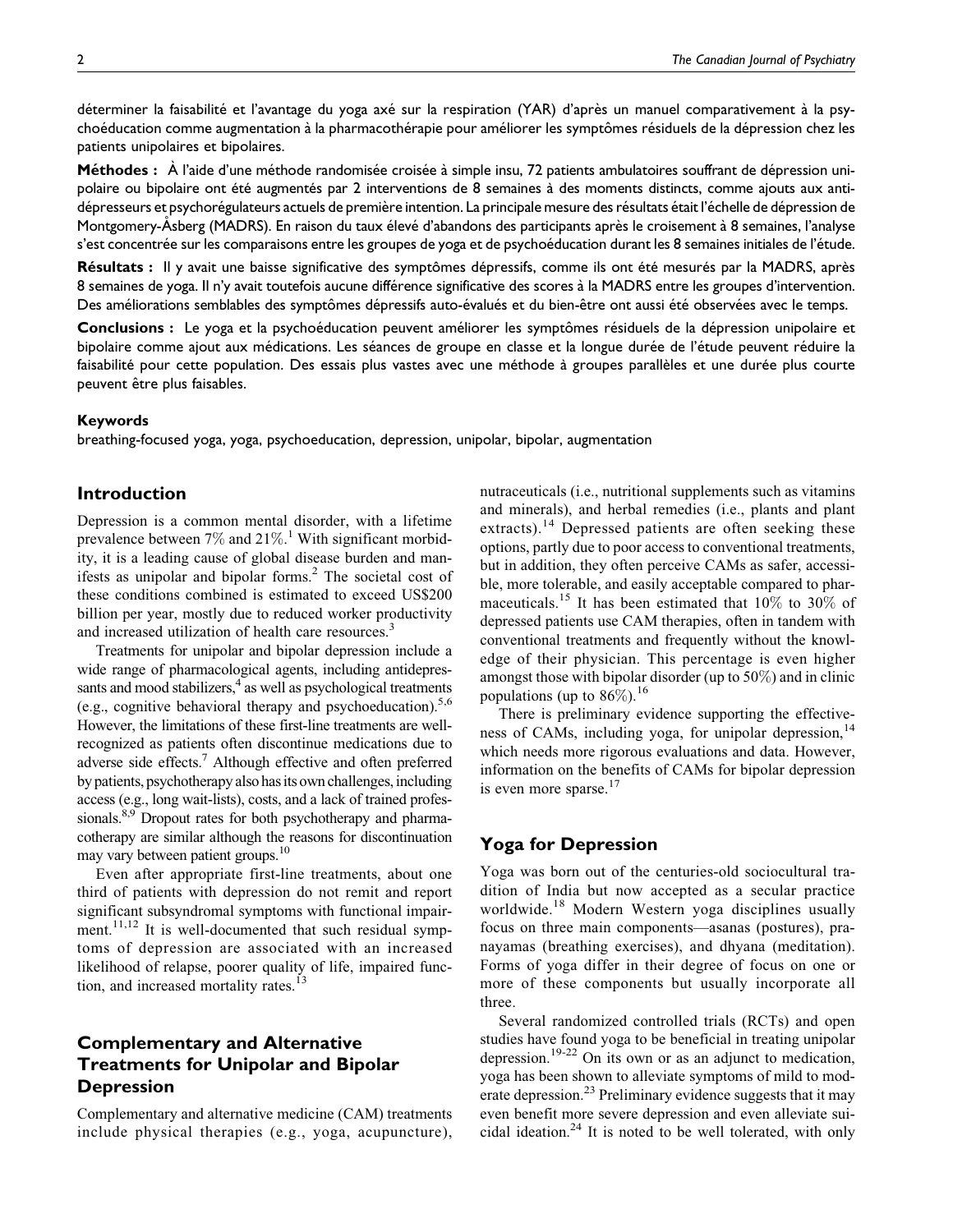mild and infrequent adverse events linked to physical fitness being reported, $24$  and evidence for sustained benefit 3 to 6 months postintervention.<sup>25</sup> In contrast, the role of yoga in the treatment of bipolar depression is significantly understudied. Preliminary observations suggest that yoga improves psychological, physical, and cognitive function warranting further investigation.<sup>26,27</sup>

Although early results are promising, their reliability and generalizability are limited by the paucity of studies and methodological constraints, including small sample sizes, variations in clinical measurements, blinding methods, and patient selection.<sup>20,28</sup> Moreover, there are considerable differences in the forms of yoga employed, with many yoga publications not including the key components of yoga in the intervention.<sup>29</sup> This is an important limitation, given the distinct physiological and psychological impacts and outcomes noted among types of yoga practices.<sup>30</sup> As well, most RCTs did not employ comparators or assessed yoga against less rigorous control conditions (e.g., no treatment, waitlist). There are few well conducted comparative studies versus established treatments.<sup>20</sup>

# The Mechanisms Mediating the Antidepressant Effects of Yoga

Although the mechanisms underlying therapeutic benefit of yoga have not been fully elucidated, it has been suggested that its benefit may be due to normalization of hypothalamic pituitary adrenal axis activity and autonomic nervous system functioning after stress reactivity.31,32 The component of breath control (referred to as pranamaya) is thought to play a key role in such normalization after stress response. It has been shown that several neuroendocrine and autonomic changes associated with depression, including hypercortisolemia, cytokine expression, and heart rate variability, among others, have been shown to normalize with yoga practice, specifically with breath control.<sup>33</sup> Neurophysiological models propose that yogic breathing may have a positive impact on regulation of emotion and stress responsivity through activation of vagal afferents to autonomic, neuroendocrine, and limbic circuits.<sup>32</sup>

# Rationale for This Study

Medication treatments for unipolar and bipolar depression have their own limitations, including adverse effects and poor adherence,<sup>29</sup> while psychological treatments are costly and often not accessible, thus increasing the risk of relapse and negative long-term outcomes. As such, new, effective, accessible, and patient-preferred treatment options would greatly enhance current treatments for depression.

Given the popularity and frequent use of CAM therapies by patients with depression and anxiety, $14$  there is a need to systematically evaluate their benefits in this population. Yoga is widely seen as an accessible, adaptable, cost-

Although there is a growing body of literature on the utility of yoga in depression, variabilities in study design, methodology, and yoga practice protocols limit generalizability in clinical settings. This study addressed several such gaps by evaluating the feasibility and potential benefit of a manualized yoga protocol in unipolar and bipolar depressed patients with significant residual symptoms. Yoga was compared to another established intervention for depression, psychoeducation, and both were evaluated as augmentation in patients who showed only partial response to medication.

Psychoeducation was chosen as the comparator for its benefits in acute unipolar depression,  $34$  as well as its utility in maintenance treatment and prophylaxis of bipolar depression.<sup>35</sup> Furthermore, it can be manualized and structured for the same duration and frequency of delivery as yoga. Similar to yoga, it is a nonpharmacological intervention with at least one published comparative study of the two interventions in unipolar depression.<sup>36</sup>

The aim of this study was to determine the feasibility and identify any signals of benefit of a manualized yoga protocol in participants with unipolar and bipolar depression. The primary hypothesis was that while both interventions will improve residual symptoms of depression (measured by Montgomery-Asberg Depression Rating Scale [MADRS]), yoga would be associated with a significantly greater improvement, including among secondary measures of well-being, given its potentially beneficial effect on psychological *and* physical functioning.<sup>22</sup>

#### Methods

#### Study Design

The investigation was a 16-week, single-blind, randomized, controlled, rater-blinded, crossover study conducted after approval by the institutional ethics board and in a tertiary care teaching hospital in the outpatient setting. Patients were randomized to receive 8 weeks of yoga, followed by 8 weeks of psychoeducation, or 8 weeks of psychoeducation, followed by yoga for equal duration. Treatment sessions were conducted twice a week for 1.5 hours per session.

While the study was initially designed and implemented as noted above, there were high dropouts after crossover at 8 weeks, that were often attributed to the length of the RCT. Thus, it was decided that a direct between-group comparison would be conducted between those who received yoga versus psychoeducation for 8 weeks.

#### Study Treatments

Yoga. The yoga protocol was developed specifically for this study and in consultation with a Centre of Excellence for Yoga at the National Institute of Mental Health and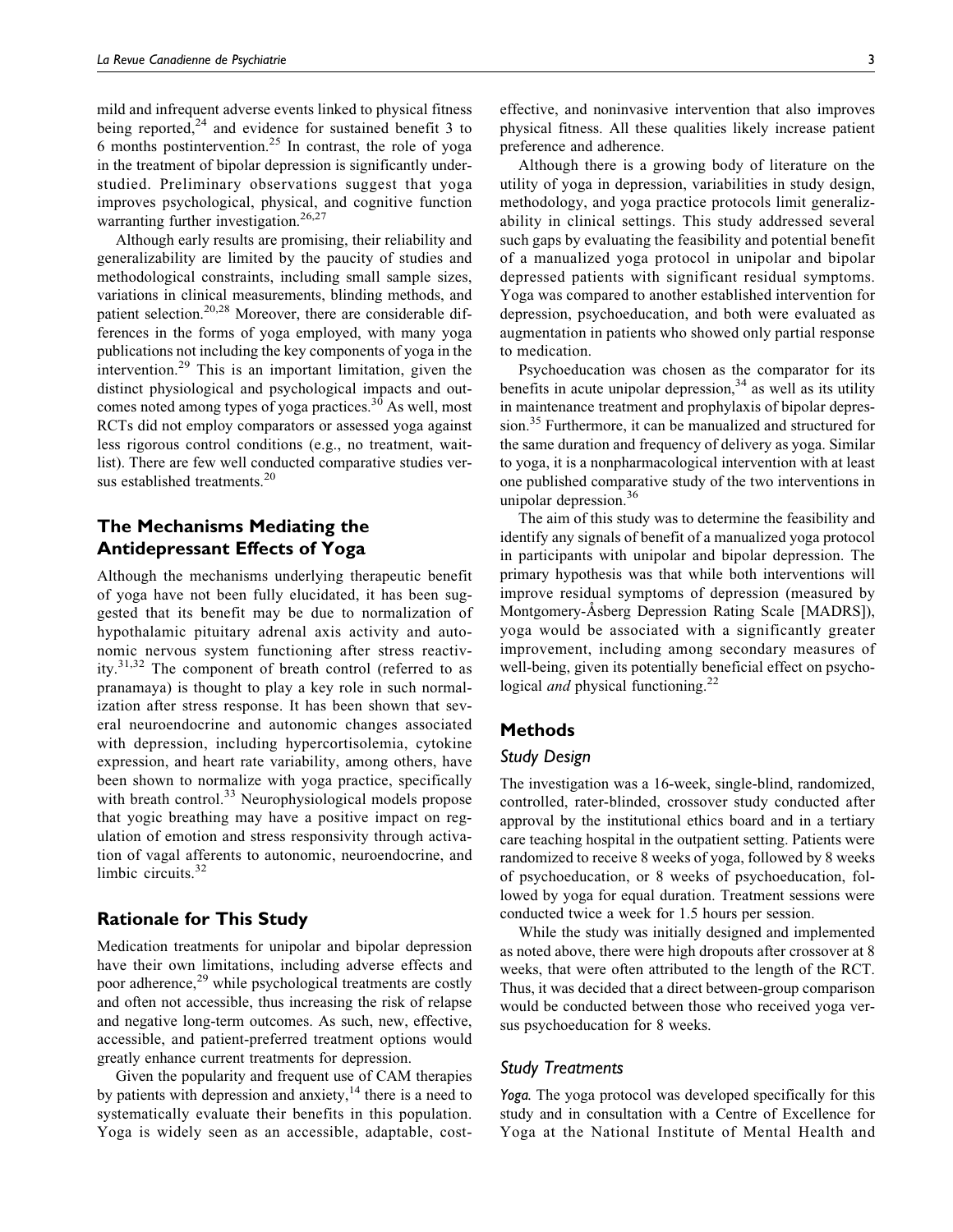Neurosciences (NIMHANS) in Bangalore, India. Based on published evidence, the manualized yoga practice focused on cyclical breathing and breathe control (pranayamas) as the key component of the yoga protocol. These breathing practices included Ujjayi and Kapalabhati techniques. Cyclical breathing refers to rapid cycle breathing where individuals begin by breathing 40 to 60 breaths per minute, followed by 60 to 80 breaths per minute, and finish with 80 to 100 breaths per minute. This is repeated 3 times to complete 1 round. A full cyclical breathing program consists of 5 rounds. In the study protocol, participants gradually worked their way up to 5 rounds.

Other components of the yoga intervention included postures and guided meditation that allowed some flexibility for participants with different ability levels to acquire the yoga technique. The yoga protocol was standardized for subjects to learn the practice in the same regulated sequence and pace to maintain fidelity of practice and taught by an instructor trained in Bangalore, India. When necessary, minor modifications were allowed to accommodate varying physical abilities. Treatment sessions were conducted twice a week for 1.5 hours per session. Participants were also encouraged to practice at home and to document it.

Psychoeducation. The psychoeducation protocol for unipolar and bipolar depression was adopted from a manualized protocol previously developed and validated at the institution of the current study. It incorporated education on symptoms and treatments for unipolar and bipolar depression, interpersonal communication, stress and problem management, coping strategies, community resources, dealing with the medical and legal systems, and relapse prevention. The weekly sequence and delivery of content was standardized, with some flexibility allowed for different rates of learning and discussion. It was taught by a trained clinician who also led the clinical group that developed the psychoeducation protocol. Treatment sessions were conducted twice a week for 1.5 hours per session.

During the study, psychotropic medications were permitted; however, only patients who were on stable doses for at least 2 weeks prior to randomization were included and no increases in psychotropic medications were allowed. Concomitant medications for anxiety and insomnia (e.g., low-dose lorazepam and zopiclone) were allowed on an asneeded basis, except on the days of intervention and assessments.

# Subjects

The study was conducted between 2007 and 2011 and registered at ClinicalTrials.gov (Identifier: NCT00482482). Following ethics approval from the Centre for Addiction and Mental Health (CAMH; Toronto, Canada; #308/2006) and written informed consent, patients (age range 18 to 70 years) who met DSM-IV criteria for major depression, dysthymia, or bipolar disorder<sup>37</sup> and scoring  $\geq$  12 and  $\leq$  24 on the

MADRS<sup>38</sup> were recruited at CAMH. The diagnosis was confirmed and comorbidities excluded by a standardized, semi-structured interview, the Mini International Neuropsychiatric Interview.<sup>39</sup>

Exclusion criteria included current manic/hypomanic/ mixed state, history of nonmood psychosis (e.g., schizophrenia, schizoaffective disorders), substance dependence within the previous 6 months, initiation of structured psychotherapy within the previous 3 months, existing yoga practice (see Note 1), risk of suicidality, and presence of medical conditions or physical limitations that would affect ability to participate in the study. It was initially proposed that participants who missed  $\geq$ 6 yoga sessions or  $\geq$  3 psychoeducation sessions would be withdrawn from the study by researchers, though this did not apply to any study participants. Participants made the choice to withdraw for other reasons as outlined in Figure 1.

As this was a feasibility and signal detecting trial, we did not determine sample size a priori but tried to recruit as many participants as possible. In light of the evidence for patient preference of yoga, the benefits associated with yoga practice, and to facilitate recruitment, participants were randomly assigned by a blinded investigator to receive yoga first ( $N = 53$ ) or psychoeducation first ( $N = 19$ ), using a 2:1 randomization method, which was accomplished via a computerized number generator.

# Efficacy and Safety Evaluation

Patients were evaluated at screening, baseline, Week 8 (end of first intervention), and Week 16 (end of second intervention). Clinician-rated measures included the MADRS,  $38$  the Hamilton Depression Rating Scale (HAMD),<sup>40</sup> and the Clinical Global Impression (CGI) Scale.<sup>41</sup> Patient-rated measures included the Beck Depression Inventory  $(BDI)$ ,<sup>42</sup> the Perceived Stress Scale (PSS),<sup>43</sup> and the Quality of Life Satisfaction and Enjoyment Scale (QLESQ).<sup>44</sup>

For the primary efficacy variable, the MADRS, response was defined as a  $\geq 50\%$  decrease in score from baseline. Remission was defined as a score  $\leq 10$ .

#### Statistical Analysis

We conducted an intent-to-treat (ITT) analysis assessing mean changes (MC) from baseline to 8 weeks for each intervention and mean differences (MD) between yoga and psychoeducation on all primary (MADRS) and secondary outcome measures (HAMD, CGI, BDI, QLESQ, PSS). To complete the ITT analysis, we carried forward the last observation for participants who withdrew. A separate analysis for completers of the first trial arm was also conducted. MC between time points were determined using paired t tests. MD between interventions were assessed using analysis of covariance with Bonferroni adjusted post hoc comparisons while controlling for baseline. Confidence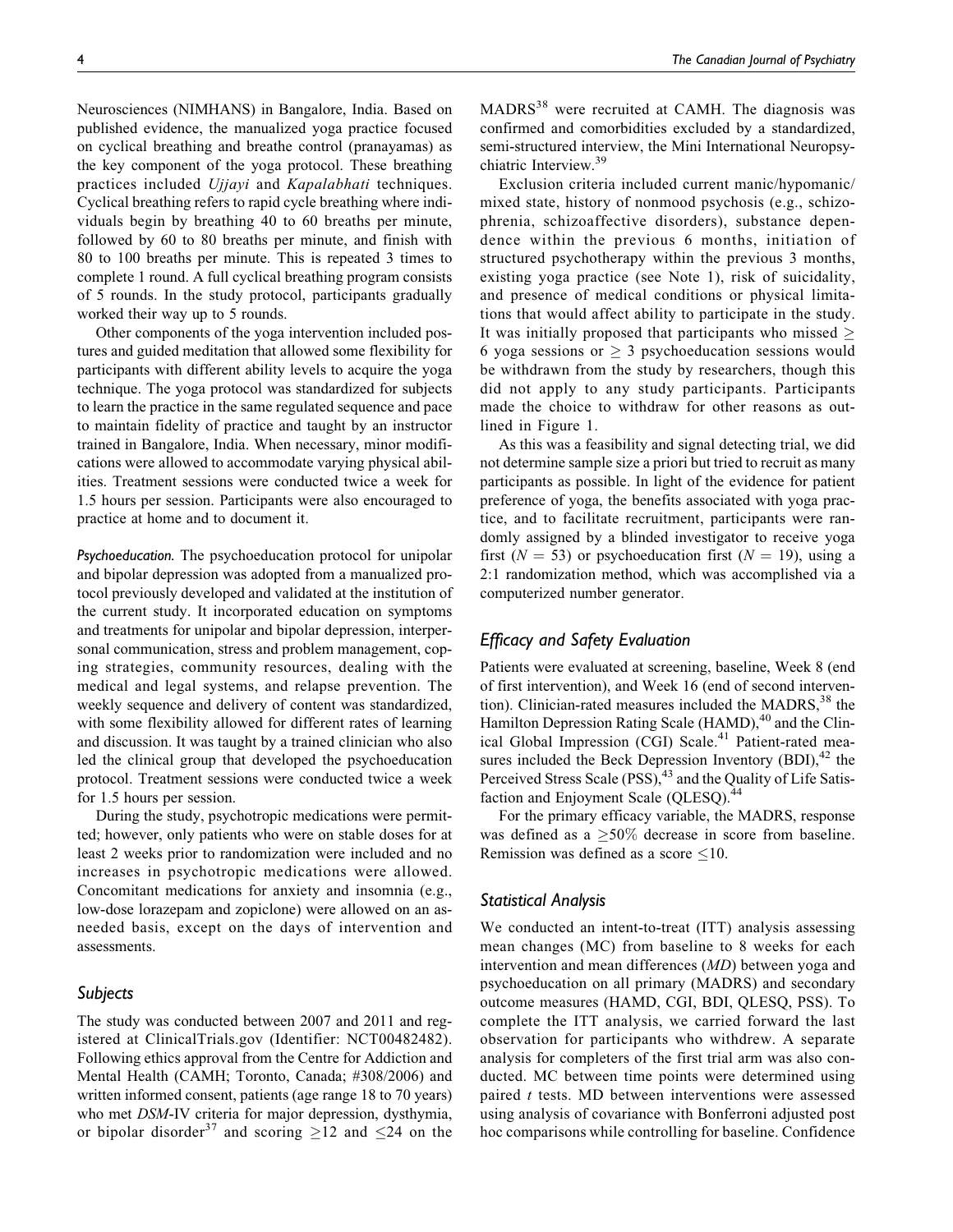

Figure 1. Consolidated Standards of Reporting Trials diagram.

intervals (CI) for each estimate are included in Table 1. Generally, criteria for linearity, homogeneity of regression slopes, normality, homoscedasticity, and equality of variances were met. There were a few minor deviations in normality for MADRS, CGI, and BDI scales, though both statistical tests used in the present analysis are considered robust to such deviations and thus no data modifications were made. In an exploratory analysis, these tests were also conducted for all participants and completers of the second arm of the trial and their results can be found in the Appendix (Table A1).

### **Results**

#### Patient Characteristics

Seventy-two participants (age range 18 to 70 years) were enrolled in the study (bipolar,  $N = 17$ ; unipolar,  $N = 55$ ). Nine participants were considered screen failures, and 29 participants

withdrew or were lost to follow up for several reasons during the first 8 weeks of the study (see Figure 1). Demographic information and clinical features are presented in Table 2. The flow of participants through the study is presented in Figure 1.

The majority of participants (90.3%) were receiving psychotropic medication for the treatment of a mood disorder. The mean number of medications taken by participants was 2.04 ( $SD = 1.28$ ) and frequencies of medication types are presented in Table 2.

Participant attendance was relatively similar in both arms for yoga and psychoeducation, with an average of 79.04% to 81.25% of classes attended. Approximately 40% of participants dropped out of the study between baseline and Week 8.

Three participants did not incorporate yoga into their daily routine at home, while the remainder reportedly practiced at least some components of the yoga protocol offsite. Finally, an insufficient number of participants with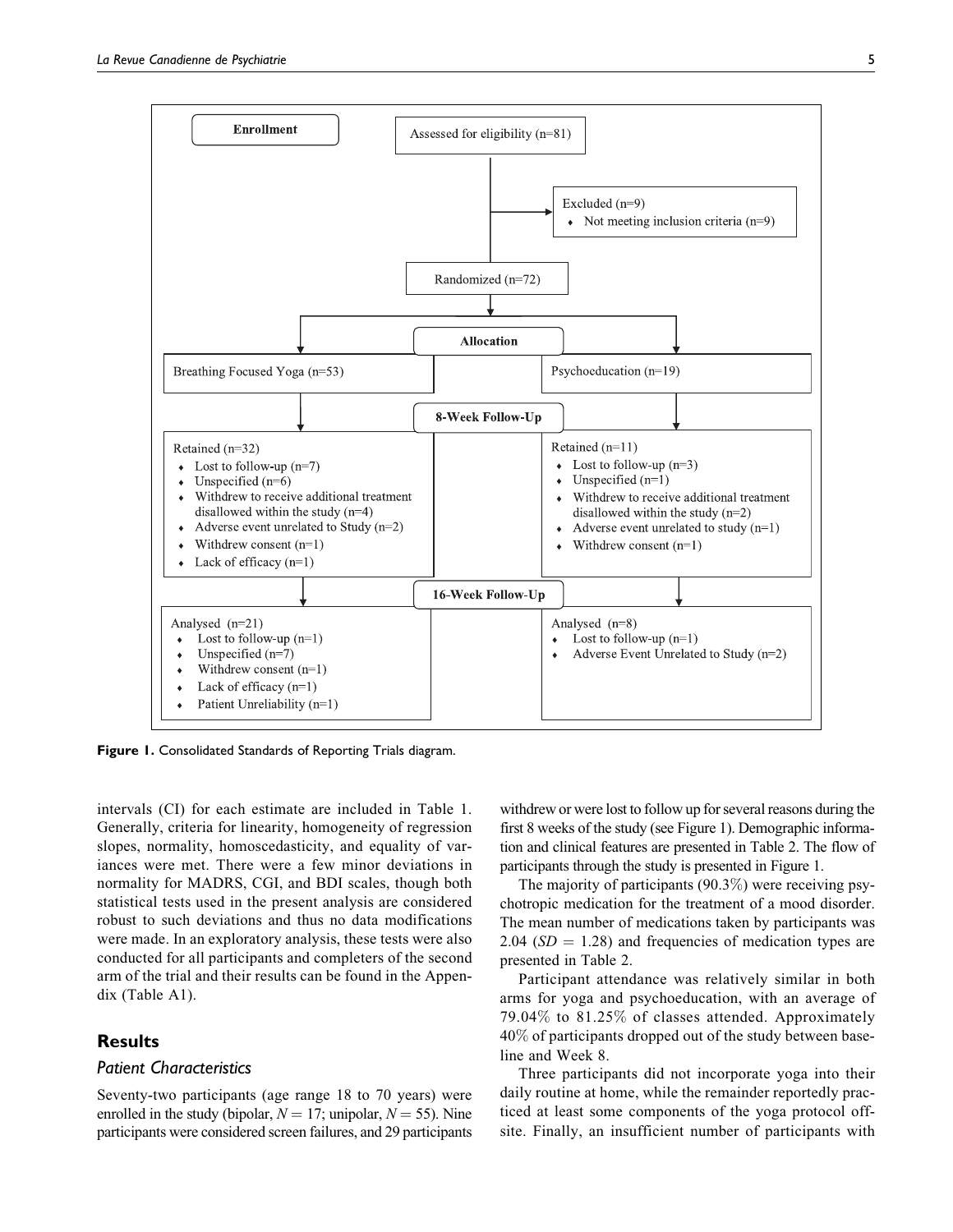|                                               |                                                                                                                                                                                                                                                                                | Mean Change (95% Cl) from Baseline to 8 Weeks,<br>Yoga First                                                                                                                                                                   | Mean Change (95% Cl) from Baseline to 8 Weeks,<br>Psychoeducation First                                                                                                      |                                                                                                                                                                                                                      | Mean Difference (95% CI)                                                                                                                                                | between Yoga vs. Psychoeducation at 8 Weeks                                                                                                                                                                                  |
|-----------------------------------------------|--------------------------------------------------------------------------------------------------------------------------------------------------------------------------------------------------------------------------------------------------------------------------------|--------------------------------------------------------------------------------------------------------------------------------------------------------------------------------------------------------------------------------|------------------------------------------------------------------------------------------------------------------------------------------------------------------------------|----------------------------------------------------------------------------------------------------------------------------------------------------------------------------------------------------------------------|-------------------------------------------------------------------------------------------------------------------------------------------------------------------------|------------------------------------------------------------------------------------------------------------------------------------------------------------------------------------------------------------------------------|
| <b>Dutcome</b>                                | Ĕ                                                                                                                                                                                                                                                                              | <b>Completers</b>                                                                                                                                                                                                              | Ė                                                                                                                                                                            | Completers                                                                                                                                                                                                           | Ĕ                                                                                                                                                                       | Completers                                                                                                                                                                                                                   |
| MADRS<br>HAMD<br><b>QS31C</b><br>შ<br>ი<br>ŠŠ | $-3.11(-5.19 \text{ to } -1.04)$ *** $+$ $-4.15(-6.86 \text{ to } -$<br>$-0.46$ $(-0.75$ to $-0.16$ <sup>****</sup><br>$-6.83$ ( $-8.87$ to $-4.79$ )***<br>$-2.37(-4.07$ to $-0.66)$ <sup>***</sup><br>4.67 (2.30 to 7.05) <sup>***</sup><br>$-2.00 (-4.82 \text{ to } 0.82)$ | $-8.30 (-10.54 \text{ to } -6.07)$<br>$1.44$ )***<br>$-0.61$ ( $-0.99$ to $-0.22$ )****<br>$0.65$ ) $*$<br>菱<br>$-2.67 (-6.45)$ to 1.1<br>5.53 (2.68 to 8.38)<br>$-2.73$ ( $-4.80$ to $-1$                                     | $-2.25$ ( $-5.24$ to 0.74)<br>$-0.75$ ( $-3.80$ to 2.30)<br>$-1.79(-4.20 \text{ to } 0.62)$<br>$1.66 (-1.99 to 5.33)$<br>$0.67 (-1.45$ to 2.79)<br>$-0.37$ $(-0.80$ to 0.05) | $-3.60$ ( $-8.50$ to 1.30) $-0.65$ ( $-4.42$ to 3.11)<br>$1.00 (-2.40 \text{ to } 4.40)$<br>$-2.50(-5.94 \text{ to } 0.94)$<br>$-0.60$ $(-1.29$ to 0.09)<br>$-1.2 (-6.45 \text{ to } 4.05)$<br>$2.5 (-3.30 to 8.30)$ | $-5.18 (-8.90 \text{ to } -1.46)^{*}$<br>$-0.65 (-5.47 \text{ to } 4.17)$<br>$-0.11 (-0.66 \text{ to } 0.43)$<br>$-2.87$ ( $-5.77$ to 0.03)<br>$2.79(-1.57$ to $7.15$ ) | $-6.36$ ( $-10.82$ to $-1.9$ ) <sup>****</sup><br>$-4.46$ (-8.08 to $-0.84$ ) <sup>a</sup><br>$-0.12(-0.94$ to 0.71)<br>3.71 $(-2.00 \text{ to } 9.44)$<br>$-2.27$ ( $-9.24$ to $4.71$ )<br>$-1.26 (-6.75 \text{ to } 4.23)$ |
|                                               |                                                                                                                                                                                                                                                                                | contracted the contracted to the contracted to the contracted of the contracted of the contracted of the contracted of the contracted of the contracted of the contracted of the contracted of the contracted of the contracte |                                                                                                                                                                              |                                                                                                                                                                                                                      |                                                                                                                                                                         |                                                                                                                                                                                                                              |

Table 1.

Mean Change from Baseline to 8 Weeks and Mean Difference between Yoga and Psychoeducation at 8 Weeks for All Participants and Completers of the First Trial Arm.

Table 1. Mean Change from Baseline to 8 Weeks and Mean Difference between Yoga and Psychoeducation at 8 Weeks for All Participants and Completers of the First Trial Arm.

 $=$  Beck Depression Inventory; PSS  $=$  Perceived Stress  $\mathsf{sberg}$  Depression Rating Scale; HAMD  $=$  Hamilton Depression Rating Scale; CGI  $=$  Clinical Global Impression Scale; BDI  $=$  Beck Depression Inventory; PSS  $=$  Perceived Stress  $=$  Clinical Global Impression Scale;  $BDI$ Note. MADRS = Montgomery-Asberg Depression Rating Scale; HAMD = Hamilton Depression Rating Scale; CGI Scale; QLESQ = Quality of Life Satisfaction and Enjoyment Scale; ITT = intent-to-treat. Scale; QLESQ  $=$  Quality of Life Satisfaction and Enjoyment Scale; ITT  $=$  intent-to-treat. aLast (i.e., baseline) observation carried forward. a Last (i.e., baseline) observation carried forward Note. MADRS = Montgomery-A

\*\*P < 0.05.\*\*\*P < 0.01.

 $\frac{\mathbf{p}}{k}$ 

 $< 0.05$ .\*\*\* $P < 0.01$ 

# 6 The Canadian Journal of Psychiatry

bipolar disorder completed the study to allow for a meaningful statistical analysis ( $N = 5$ ). They are included in the analysis presented here, although, it is worth noting that removing these participants from the analysis did not change the results. Mean scores on clinician- and patientrated measures for all patients and completers of each trial arm can be found in Table 3.

# Response and Remission

At 8 weeks, 37 % of participants were considered to be responders as defined by our protocol  $(\geq 50\%$  decrease in MADRS score), while 27.9 % of participants were in remission (MADRS score of  $\leq 10$ ).

# Primary Outcome

As shown in Table 1, the ITT analysis revealed a significant decrease in MADRS-rated depressive symptoms after yoga  $(MC = -3.11, CI = -5.19$  to  $-1.04$ ), but not after psychoeducation (MC =  $-2.25$ , CI =  $-5.24$  to 0.74). However, there was no significant difference in MADRS scores between yoga and psychoeducation at Week  $8 \text{ (MD)} =$  $-0.65$ , CI =  $-4.42$  to 3.11).

# Secondary Outcomes

Across time and between interventions, there were no significant differences in HAMD ratings of depressive symptoms (yoga first,  $MC = -2.00$ ,  $CI = -4.82$  to 0.82; psychoeducation first,  $MC = -0.75$ ,  $CI = -3.80$  to 2.30;  $MD = -0.65$ ,  $CI = -5.47$  to 4.17). In contrast, following yoga, illness severity (CGI, MC =  $-0.46$ ,  $CI = -0.75$  to  $-0.16$ ), self-rated depressive symptoms (BDI, MC =  $-6.83$ ,  $CI = -8.87$  to  $-4.79$ ), and perceived stress (PSS, MC =  $-2.37$ , CI =  $-4.07$  to  $-0.66$ ) significantly decreased from baseline, while quality of life significantly improved (QLESQ,  $MC = 4.67$ ,  $CI = 2.30$  to 7.05). There were no meaningful changes in these measures following psychoeducation (CGI,  $MC = -0.37$ ,  $CI = -0.80$  to 0.05; BDI,  $MC = -1.79$ ,  $CI = -4.20$  to 0.62; PSS,  $MC = 0.67$ ,  $CI =$  $-1.45$  to 2.79; QLESQ, MC = 1.66, CI =  $-1.99$  to 5.33). Interestingly, compared to psychoeducation, participants in the yoga group reported significantly lower BDI scores  $(MD = -5.18, CI = -8.90$  to  $-1.46$ ). However, there were no between-group differences for CGI  $(MD = -0.11, CI =$  $-0.66$  to 0.43), PSS (MD =  $-2.87$ , CI =  $-5.77$  to 0.03), and QLESQ (MD = 2.79, CI =  $-1.57$  to 7.15). See Table 1 for the complete analysis.

# Safety and Tolerability

A small subgroup of subjects in the first  $(N = 5)$  and second trial arm  $(N = 2)$  reported side effects of sweating, shortness of breath, and/or hot flushes and all were mild and temporary, occurring after the cyclical breathing. Subjects opted to continue the practice, and there were no dropouts in the yoga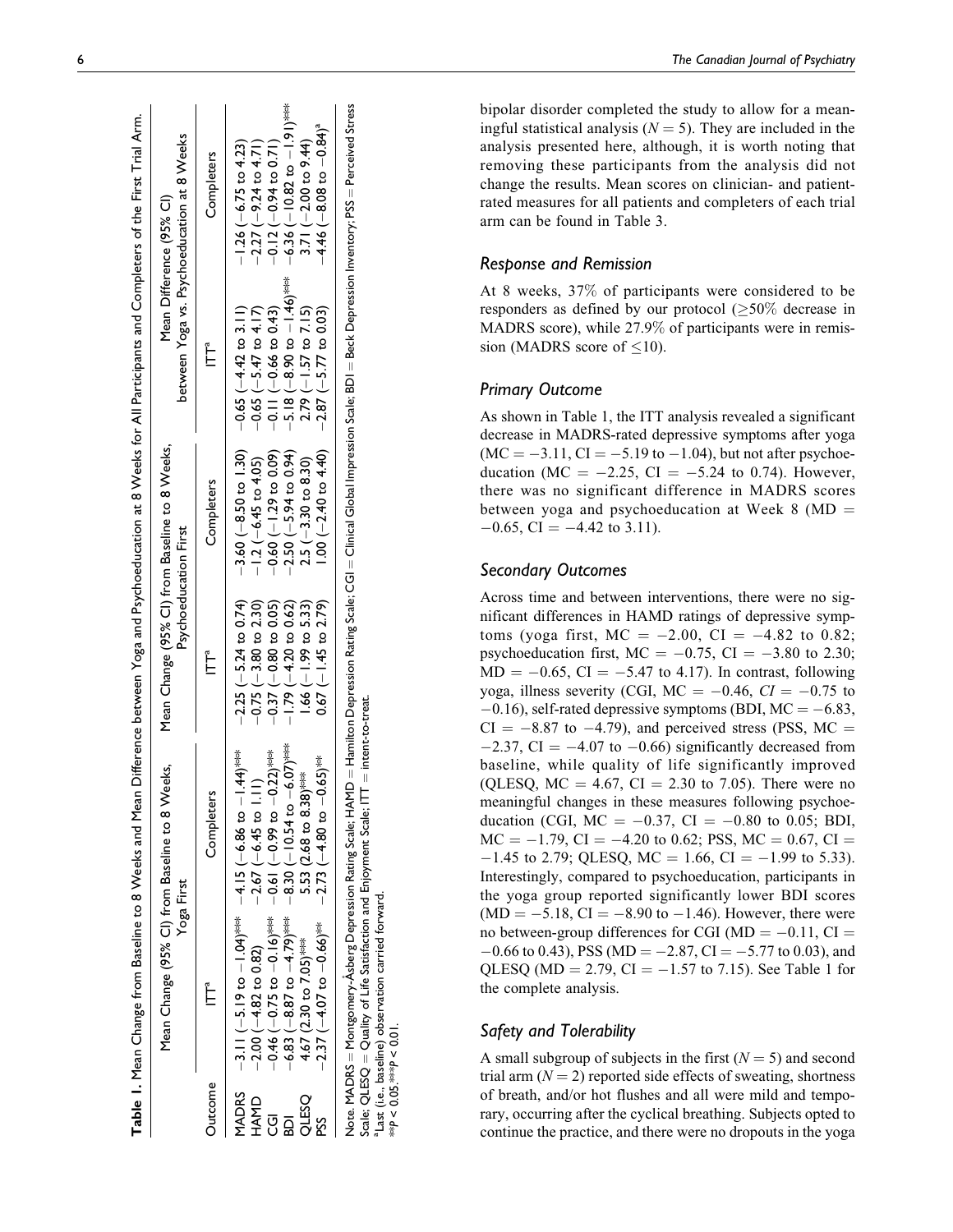|  | Table 2. Demographics and Medications Taken by Participants in First Trial Arm. |
|--|---------------------------------------------------------------------------------|
|--|---------------------------------------------------------------------------------|

| Demographics                                 | Participants<br>Receiving Yoga First | <b>Participants Receiving</b><br>Psychoeducation First | All Participants |
|----------------------------------------------|--------------------------------------|--------------------------------------------------------|------------------|
| Mean age (SD)                                | 39.36 (11.69)                        | 40.58 (12.72)                                          | 39.68 (11.89)    |
| Gender N (%)                                 |                                      |                                                        |                  |
| Female                                       | 43 (81.10)                           | 14 (73.70)                                             | 57 (79.20)       |
| Male                                         | 10(18.90)                            | 5(26.30)                                               | 15(20.80)        |
| Mood diagnosis N (%)                         |                                      |                                                        |                  |
| Unipolar                                     | 44 (83.0)                            | 11(57.90)                                              | 55 (76.40)       |
| <b>Bipolar</b>                               | 9(17.0)                              | 8(42.10)                                               | 17(23.60)        |
| Mean baseline MADRS score (SD)               | 19.18(5.91)                          | 18.42(5.66)                                            | 18.97(5.81)      |
| Mean duration of illness years (SD)          | 9.82(9.12)                           | 12.05 (9.80)                                           | 10.41(9.29)      |
| Comorbid diagnosis N (%)                     | 26(49.1)                             | 10(52.60)                                              | 36 (50.0)        |
| Family history of psychiatric disorder N (%) | 47 (88.70)                           | 13(68.40)                                              | 60(83.30)        |
| Receiving psychotropic medication $N$ (%)    | 52 (98.1)                            | 18 (94.70)                                             | 70 (97.20)       |
| Marital status N (%)                         |                                      |                                                        |                  |
| Married                                      | 6(11.30)                             | 3(15.80)                                               | 9(12.50)         |
| Single                                       | 16(30.20)                            | 7 (36.80)                                              | 23 (31.90)       |
| In long-term relationship                    | 10(18.90)                            | 4(21.10)                                               | 14 (19.40)       |
| Divorced                                     | 10(18.90)                            | 2(10.50)                                               | 12(16.70)        |
| Widowed                                      | 2(3.80)                              | 1(5.30)                                                | 3(4.20)          |
| Employment status N (%)                      |                                      |                                                        |                  |
| Full-time                                    | 5(9.40)                              | 2(10.50)                                               | 7(9.70)          |
| Part-time                                    | 13(24.50)                            | 1(5.30)                                                | 14 (19.40)       |
| Not currently working                        | 29 (54.70)                           | 13 (68.40)                                             | 42 (58.30)       |
| Student                                      | 2(3.80)                              | 1(5.30)                                                | 3(4.20)          |
| Education level $N$ (%)                      |                                      |                                                        |                  |
| High school                                  | 4(7.60)                              | 2(10.50)                                               | 6(8.30)          |
| College                                      | 6(11.30)                             | 6(31.60)                                               | 12(16.70)        |
| University                                   | 37 (69.80)                           | 7(36.80)                                               | 44 (61.10)       |
| Graduate studies                             | 5(9.40)                              | 4(21.10)                                               | 9(12.50)         |
| Medication type N (%)                        |                                      |                                                        |                  |
| <b>SSRI</b>                                  | 23 (48.9)                            | 7(38.9)                                                | 30 (46.2)        |
| <b>SNRI</b>                                  | 23 (48.9)                            | 7(38.9)                                                | 30(46.2)         |
| Tricyclic                                    | 2(4.3)                               | 2(11.1)                                                | 4(6.2)           |
| Atypical antipsyhcotic                       | 11(23.4)                             | 8(44.4)                                                | 19(29.2)         |
| Mood stabilizer                              | 9(19.1)                              | 6(33.3)                                                | 15(23.1)         |
| Benzodiazepine                               | 13(27.7)                             | 4(22.2)                                                | 17(26.2)         |
| Other (stimulant, sleep aid)                 | 6(12.8)                              | 4(22.2)                                                | 10(15.4)         |

Note.  $N = 72$ .

group due to adverse effects. None of the subjects reported adverse effects with psychoeducation.

# **Discussion**

This crossover RCT evaluated the benefits of augmentation of medications with yoga or psychoeducation in depressed patients with mild to moderate residual symptoms of depression. We did not find a significant difference in MADRS scores between interventions at 8 weeks posttreatment, which is contrary to the initial hypothesis. There were, however, positive changes in well-being over time for both interventions, as determined by other clinician- and self-rated measures. This was especially true for yoga. Indeed, there were between-group differences for BDI scores—patients rated a much higher magnitude of perceived improvement in symptoms following yoga compared to psychoeducation.

While it may seem contradictory that self-reported improvement would be higher than that measured by clinicians, one possible explanation for this finding is that yoga involves more "active" components (i.e., poses, meditation) that encourage patient engagement and generally require greater physical and mental effort compared to psychoeducation. The effort justification paradigm proposes that individuals tend to attribute greater value to an outcome that requires more effort to achieve<sup>45</sup>; this may have influenced participants' perceptions of the efficacy of yoga.

These findings do not suggest that yoga is superior to psychoeducation, but they do provide support for its benefit in improving residual symptoms of depression, along with other proven interventions including psychoeducation.<sup>34,35</sup> In light of the overall improvement in symptoms and function, it is suggested that yoga may be at least as effective as psychoeducation and as adjunctive to medications for mild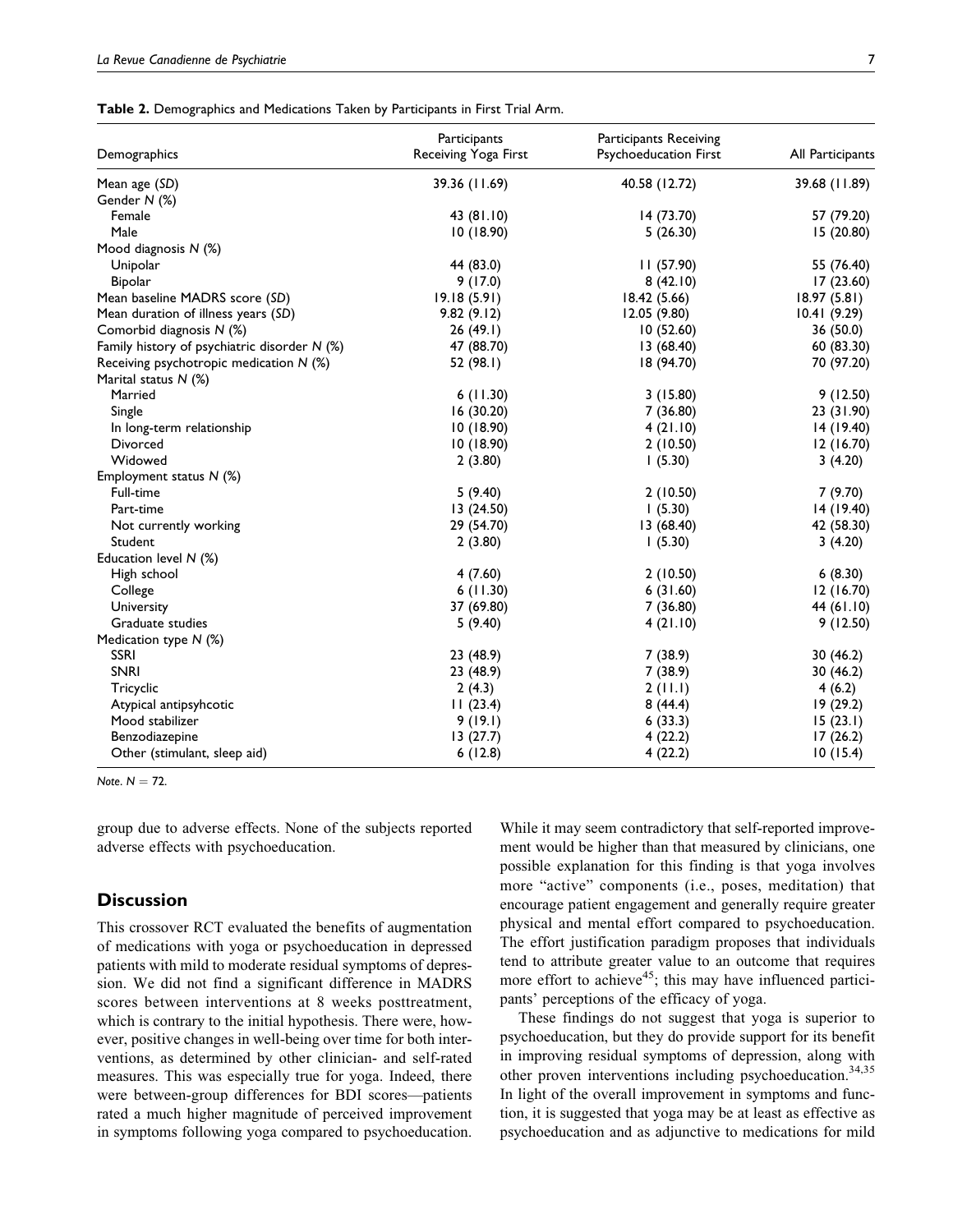|              |                           |                                                                           | Mean Score (SD), Yoga First                                                                                                                                                                      |                                                                              |               |                                                              |                                                                                                    | Mean score (SD), Psychoeducation First |                                              |                                                                                             |
|--------------|---------------------------|---------------------------------------------------------------------------|--------------------------------------------------------------------------------------------------------------------------------------------------------------------------------------------------|------------------------------------------------------------------------------|---------------|--------------------------------------------------------------|----------------------------------------------------------------------------------------------------|----------------------------------------|----------------------------------------------|---------------------------------------------------------------------------------------------|
| Outcome      | <b>Baseline</b><br>N = 53 | 8 Weeks<br>Ĕ                                                              | $N = 32$                                                                                                                                                                                         | 16 Weeks<br>Ë                                                                | $N = 21$      | <b>Baseline</b><br>$N = 19$                                  | 8 Weeks<br>$\tilde{\mathbb{F}}$                                                                    | $\frac{1}{2}$                          | 16 Weeks<br>$\tilde{\mathsf{L}}$             | $\mathsf{S} = \mathsf{S}$                                                                   |
| <b>MADRS</b> | 20.18 (5.55)              | (207 (8.02)                                                               | 16.27(8.36)                                                                                                                                                                                      | 17.16 (8.98)                                                                 | (6.27(9.11)   | 19.38 (5.66)                                                 | 17.13(6.13)                                                                                        | 89.9 00 (6.68)                         | 5.81 (6.62)                                  | 4.14 (6.96)                                                                                 |
| <b>UNAH</b>  | 1.77(7.28)                | (9.96) 77.91                                                              | 8.94 (10.62)                                                                                                                                                                                     |                                                                              | 7.81(10.02)   |                                                              | 9.31(7.43)                                                                                         |                                        | 6.63 (7.29)                                  |                                                                                             |
|              | 3.64(.53)                 | 3.18(1.08)                                                                | 3.06 (1.20)                                                                                                                                                                                      |                                                                              | 3.00(1.27)    |                                                              |                                                                                                    | 22.00 (7.56)<br>3.50 (.85)             |                                              |                                                                                             |
| គ្ន          | 25.59 (11.39)             | 18.76(12.14)                                                              |                                                                                                                                                                                                  | $\begin{array}{c} 19.73 (10.89) \\ 3.14 (1.21) \\ 20.37 (12.91) \end{array}$ | (11.75)       | 20.06 (6.84)<br>3.75 (.68)<br>27.36 (10.55)<br>41.67 (11.40) | $\begin{array}{c} 3.38 \ (72) \\ 25.57 \ (11.18) \\ 43.33 \ (11.13) \\ 35.00 \ (6.68) \end{array}$ | 28.50 (9.71)                           | 3.12 (.96)<br>22.50 (11.00)<br>44.53 (13.60) | $\begin{array}{c} 15.14 (7.97) \\ 2.71 (1.11) \\ 20.14 (8.78) \\ 46.43 (14.85) \end{array}$ |
| OSSTIC       | 40.37 (8.87)              | 45.04 (10.56)                                                             | 17.39 (11.62)<br>45.71 (10.02)                                                                                                                                                                   | 44.61 (11.63)                                                                | 45.64 (10.57) |                                                              |                                                                                                    | 40.20 (9.63)                           |                                              |                                                                                             |
| SSq          | 35.17 (8.92)              | 32.80 (8.74)                                                              | 32.27 (7.77)                                                                                                                                                                                     | 32.17 (9.30)                                                                 | 30.68 (7.77)  | 34.33 (6.87)                                                 |                                                                                                    | 38.10 (4.22)                           | 32.07 (7.21)                                 | 1.14 (7.20)                                                                                 |
|              |                           | Scale; $Q$ LES $Q = Q$ uality of Life Satisfaction and Enjoyment Scale; I | Note: MADRS = Montgomery-Asberg Depression Rating Scale; HAMD = Hamiton Depression Rating Scale; CGI = Clinical Global Impression Scale; BDI = Beck Depression Inventory; PSS = Perceived Stress | $TT =$ intent-to-treat                                                       |               |                                                              |                                                                                                    |                                        |                                              |                                                                                             |

to moderate depression. In a similar investigation comparing adjunctive yoga and health education in depressed patients, yoga was found to be superior after a 6-month follow-up, but not in the active treatment phase, $25$  suggesting duration of intervention may influence the magnitude of benefits of the two interventions.

There are several limitations to this investigation. First, it employed a crossover design in which patients served as their own controls with maximum benefits obtained if they completed both arms of the study. This design is somewhat inflexible and presented unique recruitment and attendance challenges for this patient population, which likely contributed to the high dropout rate. Second, as the design of this study was single-blind (with blinding of the raters), it is conceivable that participant bias could have influenced the measurements. Third, there was substantial variability in depression severity across the sample, with baseline severity ranging from mild to moderate. The fact that the majority of participants were in the mild to mild-moderate range at baseline may have also produced a floor effect such that, if participants responded differentially to yoga versus psychoeducation, the difference between pre- and posttreatment scores may not have been large enough to detect via statistical testing. Fourth, the relatively modest sample size limits generalizability, decreases power, and the ability to detect meaningful differences between groups. Finally, while there are past reports of mild and transient side effects with cyclical breathing, only 10% reported such experiences in this study. They were rated as not troublesome, and there were no dropouts due to these adverse effects.

There were several feasibility issues that were encountered and not anticipated. These occurred due to the novel nature of the intervention and lack of clinical trial experience with its use and evaluation. In hindsight, it was realized that the crossover design may have several disadvantages, including carryover effects and cyclical intake for groups, adding to participant time and commitment to the study. The high dropout rate is likely the result of the long duration of study with multiple interventions inherent to crossover designs. It has been observed that dropout rates often increase with number of treatment sessions in nonmedication intervention trials.<sup>46</sup> Thus, a parallel group design of shorter duration may have been a more feasible option in spite of larger number of subjects needed for meaningful comparisons of interventions.

# **Conclusions**

aLast (i.e., baseline) observation carried forward.

 $^{a}$  Last

(i.e., baseline) observation carried forward

Findings suggest that yoga, similar to psychoeducation, may be helpful as an adjunctive intervention in reducing symptoms and improving function in depression of mild to moderate severity. The type of design and long duration of study likely contributed to high dropout rates and call into question the feasibility of a crossover design for this type of treatment and population. However, in spite of its shortcomings, the data from the investigation provide evidence supporting yoga as a viable adjunctive treatment for depression.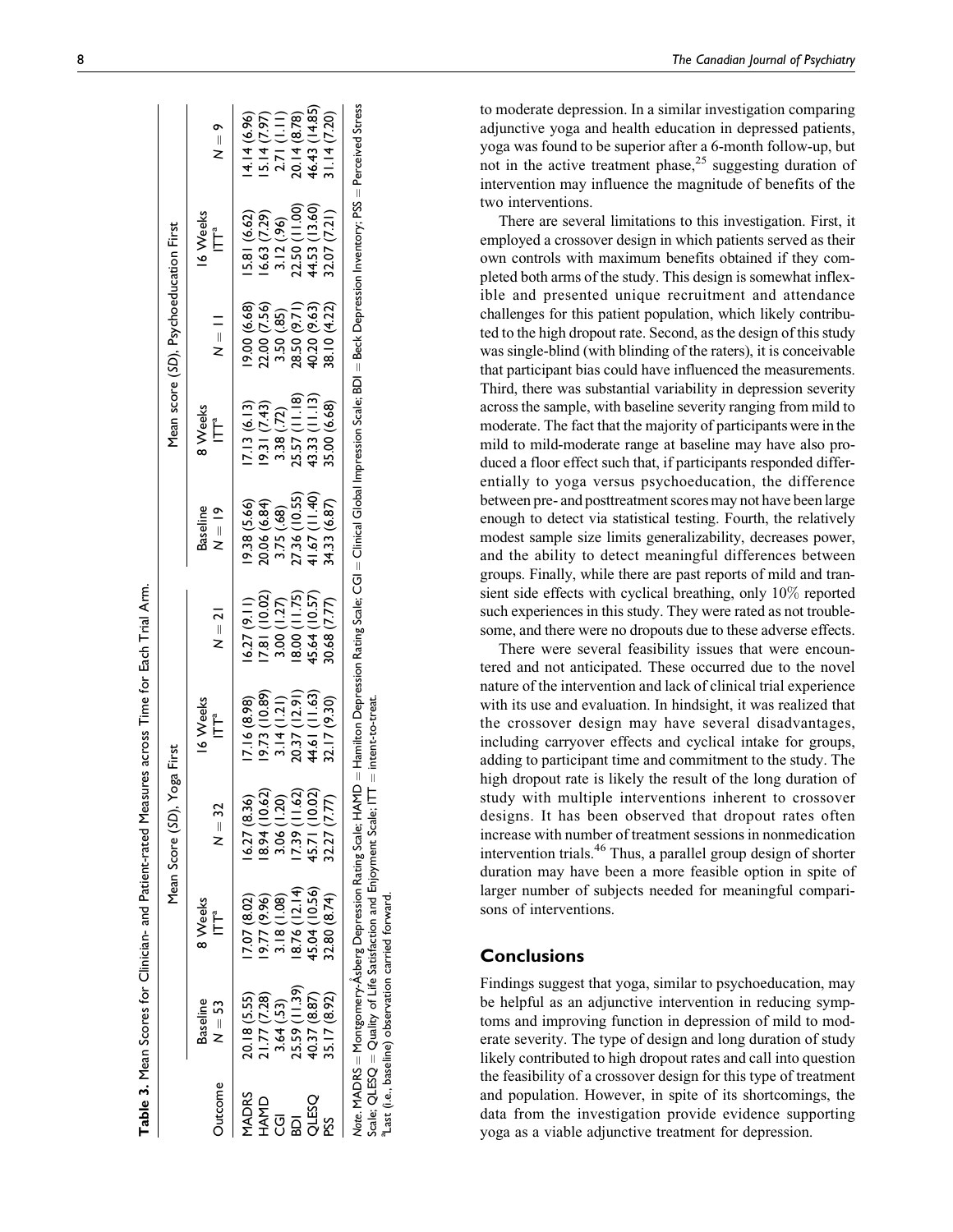| × |
|---|
|   |
|   |
|   |
|   |
|   |
|   |
|   |
|   |

Table AI. Mean Change from 8 to 16 Weeks and Mean Difference between Yoga and Psychoeducation at 16 weeks for All Participants and Completers of the Second Trial Arm. Table A1. Mean Change from 8 to 16 Weeks and Mean Difference between Yoga and Psychoeducation at 16 weeks for All Participants and Completers of the Second Trial Arm.

|                                        | Mean Change (95% CI) from 8 to 16 Weeks,<br>Yoga First                                                     |                                                                                                                                                                         |                                                                                                                       | Mean Change (95% CI) from 8 to 16 Weeks,<br>Psychoeducation First                                                                                                                                 | between Yoga vs. Psychoeducation at 16 Weeks<br>Mean Difference (95% Cl)                                           |                                                                                                                                   |
|----------------------------------------|------------------------------------------------------------------------------------------------------------|-------------------------------------------------------------------------------------------------------------------------------------------------------------------------|-----------------------------------------------------------------------------------------------------------------------|---------------------------------------------------------------------------------------------------------------------------------------------------------------------------------------------------|--------------------------------------------------------------------------------------------------------------------|-----------------------------------------------------------------------------------------------------------------------------------|
| Outcome                                | Ĕ                                                                                                          | Completers                                                                                                                                                              | Ĕ                                                                                                                     | Completers                                                                                                                                                                                        | Ė                                                                                                                  | Completers                                                                                                                        |
| MADRS<br><b>HAMD</b><br>g<br><b>DS</b> | $1.61 (-0.85 to 4.07)$<br>$0.09 (-2.31 to 2.49)$<br>$-0.04$ $(-2.74$ to 2.65)<br>$-0.04$ $(-0.38$ to 0.29) | 5.19<br>$-0.09 (-5.72 \text{ to } 5.54)$<br>$-0.09 (-0.78 \text{ to } 0.61)$<br>$3.00 (-1.68 \text{ to } 7.68)$<br>$-0.80 (-5.56 \text{ to } 3.96)$<br>$0.18(-4.82)$ to | $-3.07 (-6.41$ to 0.27)<br>$-1.31 (-4.18 \text{ to } 1.55)$<br>$-2.68$ $(-7.60$ to 2.22)<br>$-0.26$ $(-0.66$ to 0.16) | $-6.14 (-12.71 to 0.43)$<br>$-6.14 (-18.82 to 6.53)$<br>$-3.00$ ( $-10.55$ to 4.55)<br>$-0.57$ ( $-1.62$ to 0.48)                                                                                 | $-1.38(-5.41$ to 2.65)<br>$-2.87$ ( $-7.67$ to 2.04)<br>$-0.14 (-0.70 \text{ to } 0.43)$<br>$-3.71(-8.34$ to 0.92) | $-5.26$ ( $-14.94$ to $4.42$ )<br>$-2.23$ ( $-11.18$ to 6.53)<br>$-2.22$ ( $-10.11$ to $5.66$ )<br>$-0.31(-1.4 \text{ to } 0.81)$ |
| OSSTIC                                 | $-0.43$ $(-0.289$ to 2.03)<br>$-0.63$ $(-2.19$ to 0.92)                                                    | $\frac{1}{2}$<br>$1.18 (-4.18 to$                                                                                                                                       | $-2.93(-5.44 \text{ to } -0.43)$<br>$1.20 (-2.54 \text{ to } 4.94)$                                                   | $-6.29$ ( $-10.74$ to $-1.83$ )<br>$2.57 (-6.79 \text{ to } 11.94)$                                                                                                                               | $1.45$ (-.3.12 to 6.02)<br>$-2.07$ ( $-5.00$ to $0.86$ )                                                           | $2.52 (-6.89 \text{ to } 11.92)$<br>$-3.57$ (-9.56 to 2.43)                                                                       |
|                                        |                                                                                                            |                                                                                                                                                                         |                                                                                                                       | Note. MADRS = Montgomery-Asberg Depression Rating Scale; HAMD = Hamilton Depression Rating Scale; CGI = Clinical Global Impression Scale; BDI = Beck Depression Inventory; PSS = Perceived Stress |                                                                                                                    |                                                                                                                                   |

 intent-to-treat. Quality of Life Satisfaction and Enjoyment Scale; ITT carried forward. aLast (i.e., baseline) observation carried forward. a Last (i.e., baseline) observation Scale; QLESQ

Authors' Note

Data cannot be accessed due to participant privacy agreements.

# Acknowledgments

We wish to acknowledge the contribution of Jonathan Jin in the drafting and editing of the manuscript and Dr. Nisha Ravindran for assessment and recruitment of patients.

# Declaration of Conflicting Interests

The author(s) declared no potential conflicts of interest with respect to the research, authorship, and/or publication of this article.

#### Funding

The author(s) disclosed receipt of the following financial support for the research, authorship, and/or publication of this article: Partial funding toward the cost of yoga therapy was provided by the family of a patient (Mr. AW) with depression who benefited from participation but wished to remain anonymous.

#### ORCID iD

Arun V. Ravindran, MB, PhD, FRCP(C), FRCPsych **b** [https://](https://orcid.org/0000-0002-1655-2753) [orcid.org/0000-0002-1655-2753](https://orcid.org/0000-0002-1655-2753)

#### Note

1. Participants were asked about their current yoga practice, if any, and if it included specific breath-focused practices as outlined in protocol manual, they would be excluded from the study. However, no participants reported regular yoga practices that involved specific breath-focused element, and therefore, no participants were excluded for this reason.

#### **References**

- 1. Bromet E, Andrade LH, Hwang I, et al. Cross-national epidemiology of DSM-IV major depressive episode. BMC Med. 2011;9(1):90.
- 2. Ferrari AJ, Charlson FJ, Norman RE, et al. Burden of depressive disorders by country, sex, age, and year: findings from the global burden of disease study 2010. PLoS Med. 2013;10(11):e1001547.
- 3. Greenberg PE, Fournier AA, Sisitsky T, et al. The economic burden of adults with major depressive disorder in the United States (2005 and 2010). J Clin Psychiatry. 2015;76(2):155-162.
- 4. Kennedy SH, Lam RW, McIntyre RS, et al. Canadian network for mood and anxiety treatments (CANMAT) 2016 clinical guidelines for the management of adults with major depressive disorder: section 3. pharmacological treatments. Can J Psychiatry. 2016;61(9):540-560.
- 5. Kolovos S, Kleiboer A, Cuijpers P. Effect of psychotherapy for depression on quality of life: meta-analysis. Br J Psychiatry. 2016;209(6):460-468.
- 6. Parikh SV, Quilty LC, Ravitz P, et al. Canadian network for mood and anxiety treatments (CANMAT) 2016 clinical guidelines for the management of adults with major depressive disorder: section 2. psychological treatments. Can J Psychiatry. 2016;61(9):524-539.
- 7. Maund E, Dewar-Haggart R, Williams S, et al. Barriers and facilitators to discontinuing antidepressant use: a systematic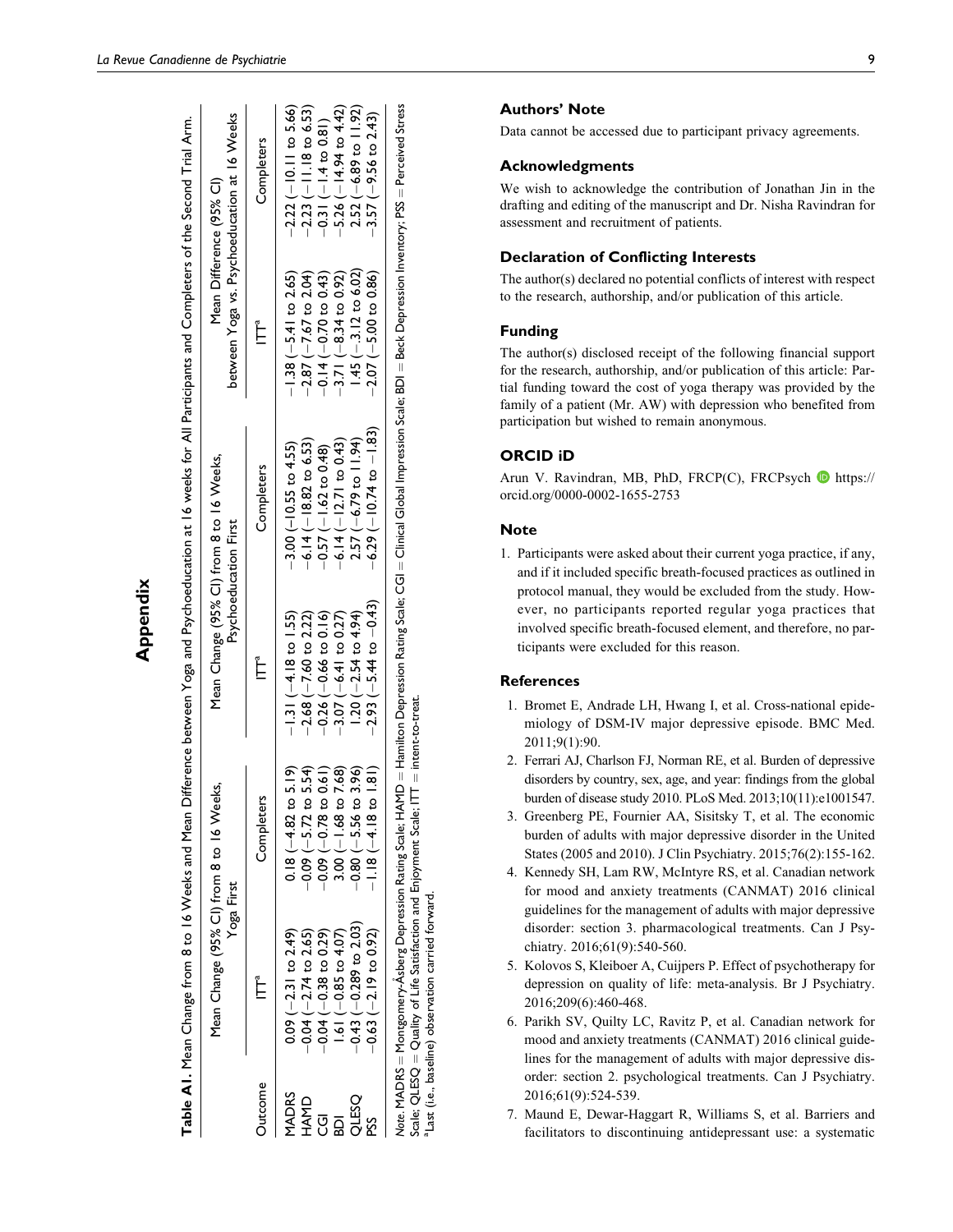review and thematic synthesis. J Affect Disord. 2019;245: 38-62.

- 8. Kazdin AE, Rabbitt SM. Novel models for delivering mental health services and reducing the burdens of mental illness. Clin Psychol Sci. 2013;1(2):170-191.
- 9. Mira A, Soler C, Alda M, et al. Exploring the relationship between the acceptability of an internet-based intervention for depression in primary care and clinical outcomes: secondary analysis of a randomized controlled trial. Front Psychiatry. 2019;10:325.
- 10. Swift JK, Greenberg RP, Tompkins KA, Susannah RP. Treatment refusal and premature termination in psychotherapy, pharmacotherapy, and their combination: a meta-analysis of head-to-head comparisons. Psychotherapy. 2017;54(1):47.
- 11. De Carlo V, Calati R, Serretti A. Socio-demographic and clinical predictors of non-response/non-remission in treatment resistant depressed patients: a systematic review. Psychiatry Res. 2016;240:421-430.
- 12. Lex H, Ginsburg Y, Sitzmann AF, et al. Quality of life across domains among individuals with treatment-resistant depression. J Affect Disord. 2019;243:401-407.
- 13. Johnston KM, Powell LC, Anderson IM, et al. The burden of treatment-resistant depression: a systematic review of the economic and quality of life literature. J Affect Disord. 2019;242: 195-210.
- 14. Ravindran AV, Balneaves LG, Faulkner G, et al. Canadian network for mood and anxiety treatments (CANMAT) 2016 clinical guidelines for the management of adults with major depressive disorder: section 5. complementary and alternative medicine treatments. Focus. 2018;16(1):85-94.
- 15. Ravindran AV, da Silva TL. Complementary and alternative therapies as add-on to pharmacotherapy for mood and anxiety disorders: a systematic review. J Affect Disord. 2013;150(3): 707-719.
- 16. Solomon D, Adams J. The use of complementary and alternative medicine in adults with depressive disorders. a critical integrative review. J Affect Disord. 2015;179:101-113.
- 17. Andreescu C, Mulsant BH, Emanuel JE. Complementary and alternative medicine in the treatment of bipolar disorder—a review of the evidence. J Affect Disord. 2008;110(1-2):16-26.
- 18. Brown RP, Gerbarg PL. Sudarshan Kriya Yogic breathing in the treatment of stress, anxiety, and depression. part II—clinical applications and guidelines. J Altern Complement Med. 2005;11(2):711-717.
- 19. Bridges L, Sharma M. The efficacy of yoga as a form of treatment for depression. J Evid Based Complement Alternat Med. 2017;22(4):1017-1028.
- 20. Cramer H, Anheyer D, Lauche R, et al. A systematic review of yoga for major depressive disorder. J Affect Disord. 2017;213: 70-77.
- 21. da Silva TL, Ravindran LN, Ravindran AV. Yoga in the treatment of mood and anxiety disorders: a review. Asian J Psychiatr. 2009;2(1):6-16.
- 22. Meister KK, Juckel G. A systematic review of mechanisms of change in body-oriented yoga in major depressive disorders. Pharmacopsychiatry. 2017;51(3):73-81.
- 23. Prathikanti S, Rivera R, Cochran A, Jose Gabriel T, Nima F, Eva W. Treating major depression with yoga: a prospective, randomized, controlled pilot trial. PLoS One. 2017;12(3):1-36.
- 24. Nyer M, Gerbarg PL, Silveri MM, et al. A randomized controlled dosing study of Iyengar yoga and coherent breathing for the treatment of major depressive disorder: impact on suicidal ideation and safety findings. Complement Ther Med. 2018; 37(1):136-142.
- 25. Uebelacker LA, Tremont G, Gilette LT, et al. Adjunctive yoga v. health education for persistent major depression: a randomized controlled trial. Psychol Med. 2017;47(12):2130-2142.
- 26. Uebelacker LA, Weinstock LM, Kraines MA. Self-reported benefits and risks of yoga in individuals with bipolar disorder. J Psychiatr Pract. 2014;20(5):345-352.
- 27. Weinstock LM, Broughton MK, Tezanos KM, et al. Adjunctive yoga versus bibliotherapy for bipolar depression: a pilot randomized controlled trial. Mental Health Physical Activity. 2016;11:67-73.
- 28. Pilkington K, Kirkwood G, Rampes H, et al. Yoga for depression: the research evidence. J Affect Disord, 2005;89(1-3): 13-24.
- 29. Vollbehr NK, Bartels-Velthuis AA, Nauta MH, et al. Hatha yoga for acute, chronic and/or treatment-resistant mood and anxiety disorders: a systematic review and meta-analysis. PLoS One. 2018;13(10):e0204925.
- 30. Schmalzl L, Powers C, Zanesco AP, et al. The effect of movement-focused and breath-focused yoga practice on stress parameters and sustained attention: a randomized controlled pilot study. Conscious Cogn. 2018;65:109-125.
- 31. Cahn BR, Goodman MS, Peterson CT, Raj M, Paul JM. Yoga, meditation and mind-body health: Increased BDNF, cortisol awakening response, and altered inflammatory marker expression after a 3-month yoga and meditation retreat. Front Hum Neurosci. 2017;11:1-13.
- 32. Streeter CC, Gerbarg PL, Saper RB, Ciraulo DA, Brown RP, et al. Effects of yoga on the autonomic nervous system, gamma-aminobutyric-acid, and allostatis in epilepsy, depression, and post-traumatic stress disorder. Med Hypotheses. 2012;78(5):571-579.
- 33. Pascoe MC, Bauer IE. A systematic review of randomised control trials on the effects of yoga on stress measures and mood. J Psychiatr Res. 2015;68(5):270-282.
- 34. Donker T, Griffiths KM, Cuijpers P, Christensen H. Psychoeducation for depression, anxiety and psychological distress: a meta-analysis. BMC Med. 2009;7:79.
- 35. Oud M, Mayo-Wilson E, Braidwood R, et al. Psychological interventions for adults with bipolar disorder: systematic review and meta-analysis. Br J Psychiatry. 2016;208(3): 213-222.
- 36. Butler LD, Waelde LC, Hastings TA, et al. Meditation with yoga, group therapy with hypnosis, and psychoeducation for long-term depressed mood: a randomized pilot trial. J Clin Psychol. 2008;64(7):806-820.
- 37. American Psychiatric Association. Diagnostic and statistical manual of mental disorders: (DSM-IV-TR). Revised